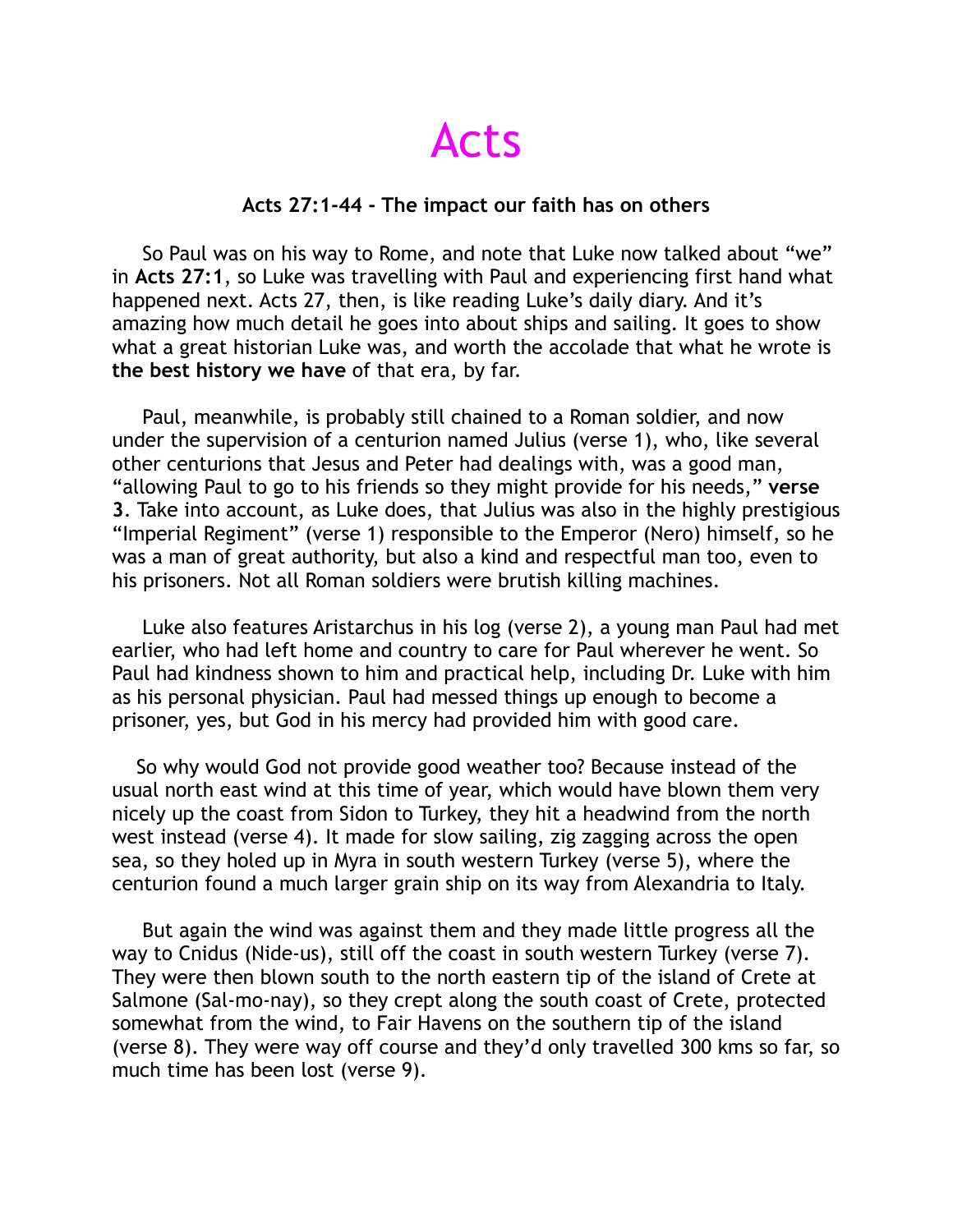By now it was "after the Fast (Day of Atonement)" in October too, which at this time of year made sailing even more dangerous (verse 9). Sudden storms that sometimes lasted for days would strike at any time. But instead of listening to Paul's advice that continuing on would be "disastrous and bring great loss to ship and cargo and to our own lives also," the centurion listens to the pilot and owner of the boat, that since "the harbour was unsuitable to winter in" they should head for the Cretan harbour of Phoenix 80 kms west. Most of the ship's crew agreed with that too (verses 10-12).

 So here was Paul, supposed to be going to Rome as God willed - and this time totally obedient to God's will too - stuck instead in a second rate harbour in Crete at the mercy of natural forces, over which God had total control. Why, then, was God making things so difficult?

 But then the wind changed, blowing gently from the south, tempting them to ignore the obvious dangers. So they set sail again (verse 13) only to be blasted by the dreaded hurricane force "northeaster" sweeping down from the island blowing them helplessly out to sea, with no way of heading back to safety either (verses 14-15). They knew they were in trouble, so they hoisted the lifeboat (towing along behind them) onto the ship and strapped it down so they wouldn't lose it. And in fear of the ship itself being broken apart by the shifting of the grain, they somehow "passed ropes under the ship itself to hold it together" (verses 16-17). But they were in the open sea, with no protection, totally at the mercy of the wind.

 For Paul this must have been a bit of deja vu, because he too had ignored warnings, and in his case a warning from the Holy Spirit through a prophet too. And not taking **his** warning seriously had now landed the entire company on board in deep trouble as well. Their ship was taking "such a violent battering" that the following day the crew had to throw the cargo overboard, and the next day the ship's tackle followed (verses 18-19). After several days and nights of relentless battering, despair set in. The crew were so upset they couldn't even eat (verses 20-21).

 But why was all this happening when Paul had thoroughly repented of his mistake and he could say with confidence now that "I have fulfilled my duty to God in all good conscience to this day" (Acts 23:1)? He'd repented, yes, but Paul had also been teaching there were **two great truths** in the Christian message (Acts 20:21). Repentance was the first, but he'd also learnt that it wasn't trusting the Holy Spirit that had got him into so much trouble. So would he now tune into the second great truth of **trust** - that despite what looked like an impossible situation the Holy Spirit would get them through it?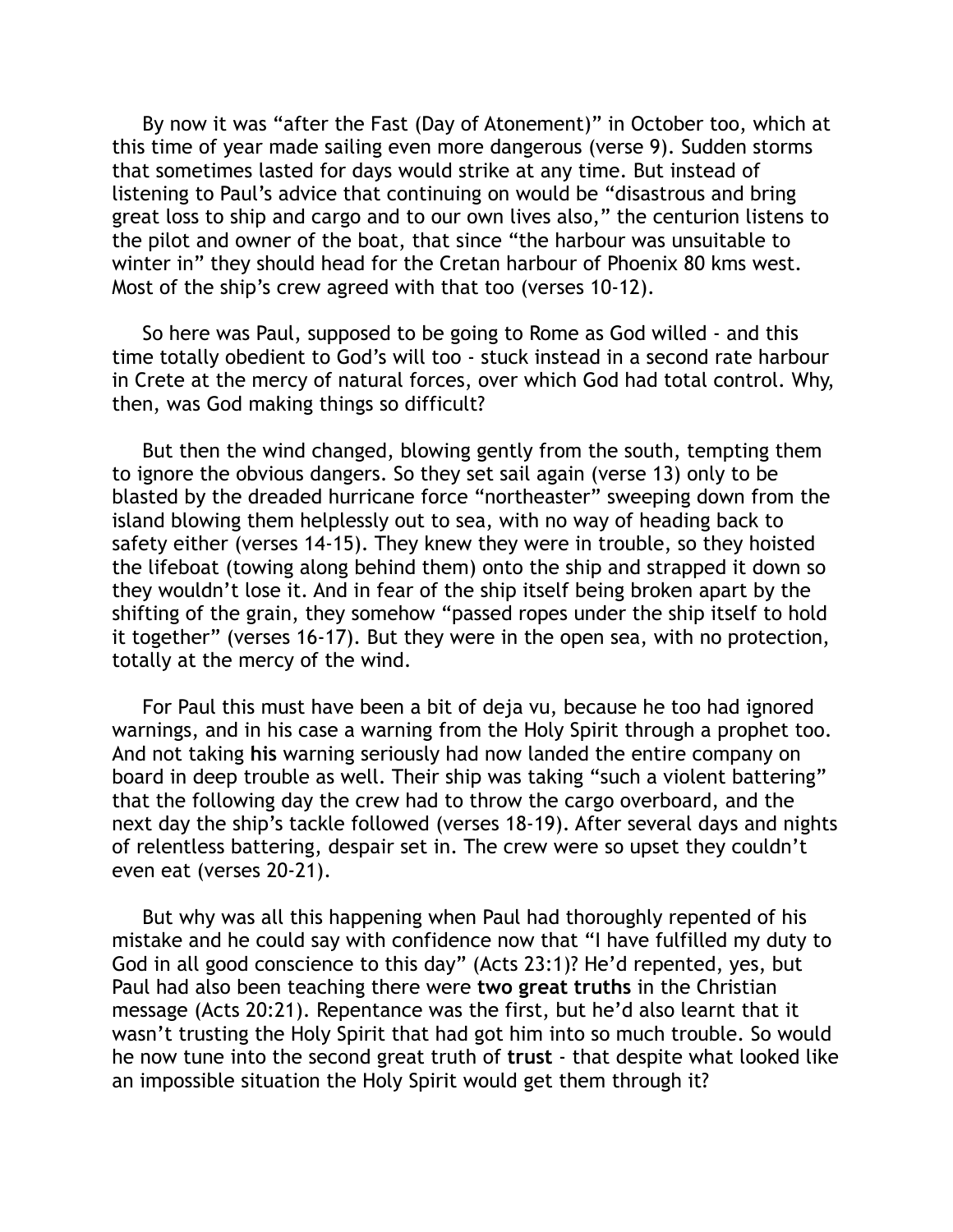Trust in this case was a challenge, though, because what God was putting them through to get Paul to Rome didn't make any sense. But Paul had learnt that the Holy Spirit could be trusted to work round his mistakes and still get him to his destination, which an angel then confirmed for him by telling Paul that night (probably because of Paul's heartfelt prayers for the crew's safety) that there would no loss of life. And to calm Paul's own fears too, that Paul himself would survive to "stand trial before Caesar," **Acts 27:22-24**.

 So Paul yells through the howling wind, "Keep up your courage, men, **for I have faith in God** that it will happen just as he told me," **verse 25**. So, yes, Paul **was** tuned into the second great truth of trust too, and because of his trust the lives of all 276 people on board (verse 37) would be spared.

 It wasn't until the fourteenth night, however, that Paul's promise of them running aground "on some island" (Acts 27:26) came true. Depth readings had very quickly shown they were approaching land fast, so in fear of being dashed against the rocks the soldiers anchored the ship (stern first), but only pretended to anchor the bow too, when in fact they were lowering the lifeboat "to escape from the ship" and save their lives (verses 28-30).

 Paul reported this to the centurion, telling him that "Unless these men stay with the ship, you cannot be saved," **verse 31**. Amazingly, the centurion listened and ordered the lifeboat to be cut loose and allowed to drift away (verse 32). They had now cut off their only hope of surviving, on the word of a prisoner too, but this was the kind of impact Paul's faith was beginning to have.

 But when Paul "urged them all to eat," which was the last thing they'd wanted to do during the scares of the last two weeks, they waited to see what Paul would do. Well, when Paul started to eat and he promised "Not one of you will lose a single hair from his head," they didn't hesitate. And it was only after they'd eaten their fill that "they lightened the ship by throwing the grain (it was carrying) into the sea" (verses 33-38). On Paul's advice, then, they ate first before trying to save the ship. And because of Paul the entire crew were now acting calmly, rather than panicking. Such was the impact of Paul's faith again.

 Daylight then revealed the chance to run the ship safely aground on a sandy beach, but the surf stranded them on a sandbar and began to break the ship up instead (verses 39-41). So just when they thought their troubles might be over, they were in deep trouble again, and especially the soldiers, because Roman law required the death of a soldier if a prisoner he was guarding escaped. To prevent that happening soldiers would customarily kill their prisoners if there was any risk of them escaping.